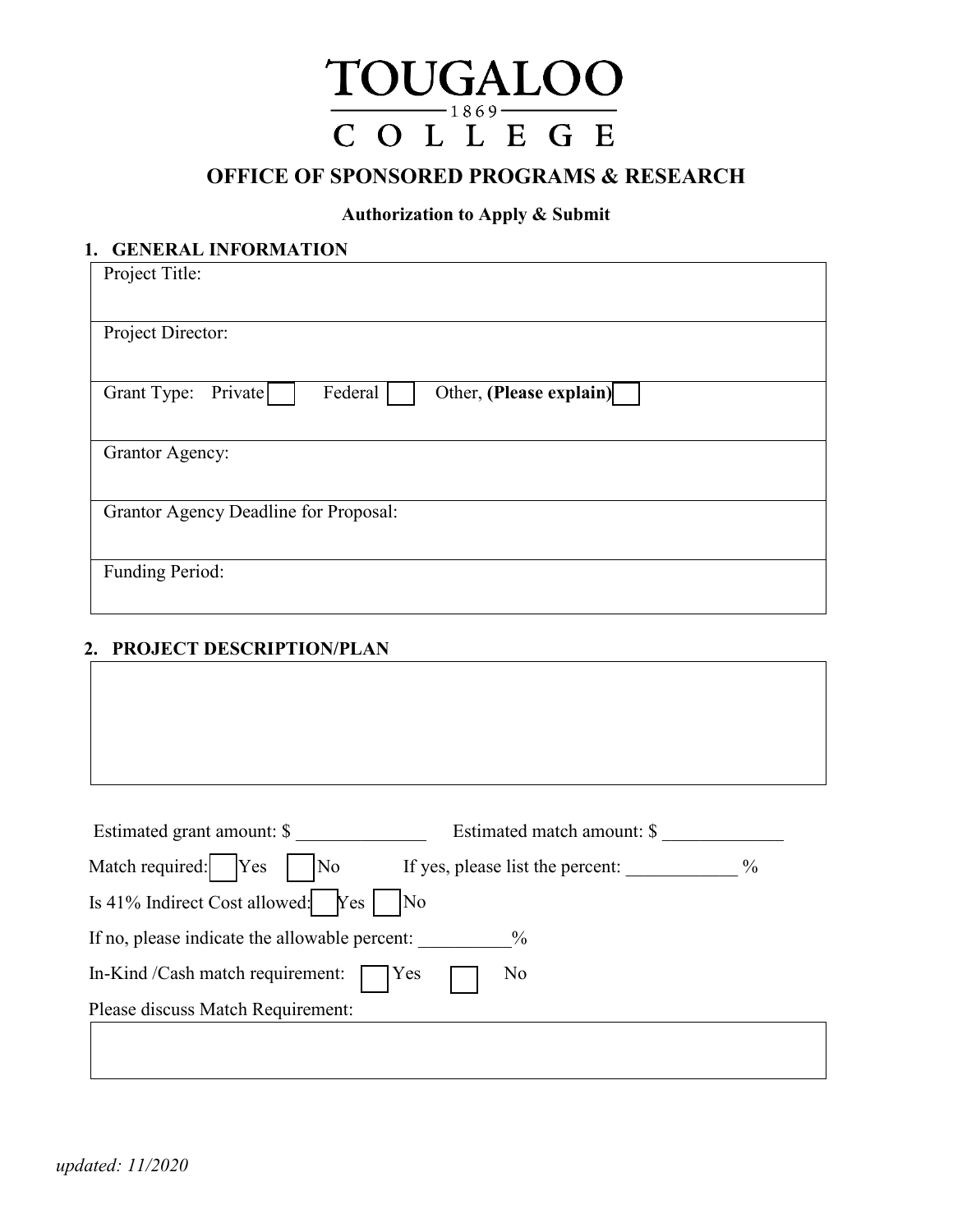

#### **3. ANTICIPATED PROJECT PERSONNEL**

| <b>Position Needed FTE</b> | <b>Hourly</b> | Existing | Funded/In-kind Institutional |  |
|----------------------------|---------------|----------|------------------------------|--|
|                            |               |          |                              |  |
|                            |               |          |                              |  |
|                            |               |          |                              |  |
|                            |               |          |                              |  |
|                            |               |          |                              |  |
|                            |               |          |                              |  |

#### **4. FACILITY REQUIREMENTS**

How will project facilities requirements, if any, be met? **(please explain)**

### **5. IMPLICATIONS FOR THE COLLEGE**

- Does this project relate to the goals and objectives of the college?  $\sqrt{\text{Yes}}$  No
- Will this project impact other departments/units? Yes No If yes, explain how you plan to include that department/unit in the planning process.

• Will Students be employed by the project?  $Yes \cap No$ 

- Will scholarship or stipend support be provided under the proposed application?  $\gamma$
- Is Academic Senate approval required? Yes No
- Are human/Animal subjects involved in this proposed project?  $Yes$  No

#### **6. COMPLETION OF PROJECT/FUNDING**

When funding ends, what will happen to this project? **(please explain) Required**

#### **7. BUDGET**

• If the project will be completed within one year, provide an estimated budget for the project.

#### **\*\* A Budget template is available upon request\*\***